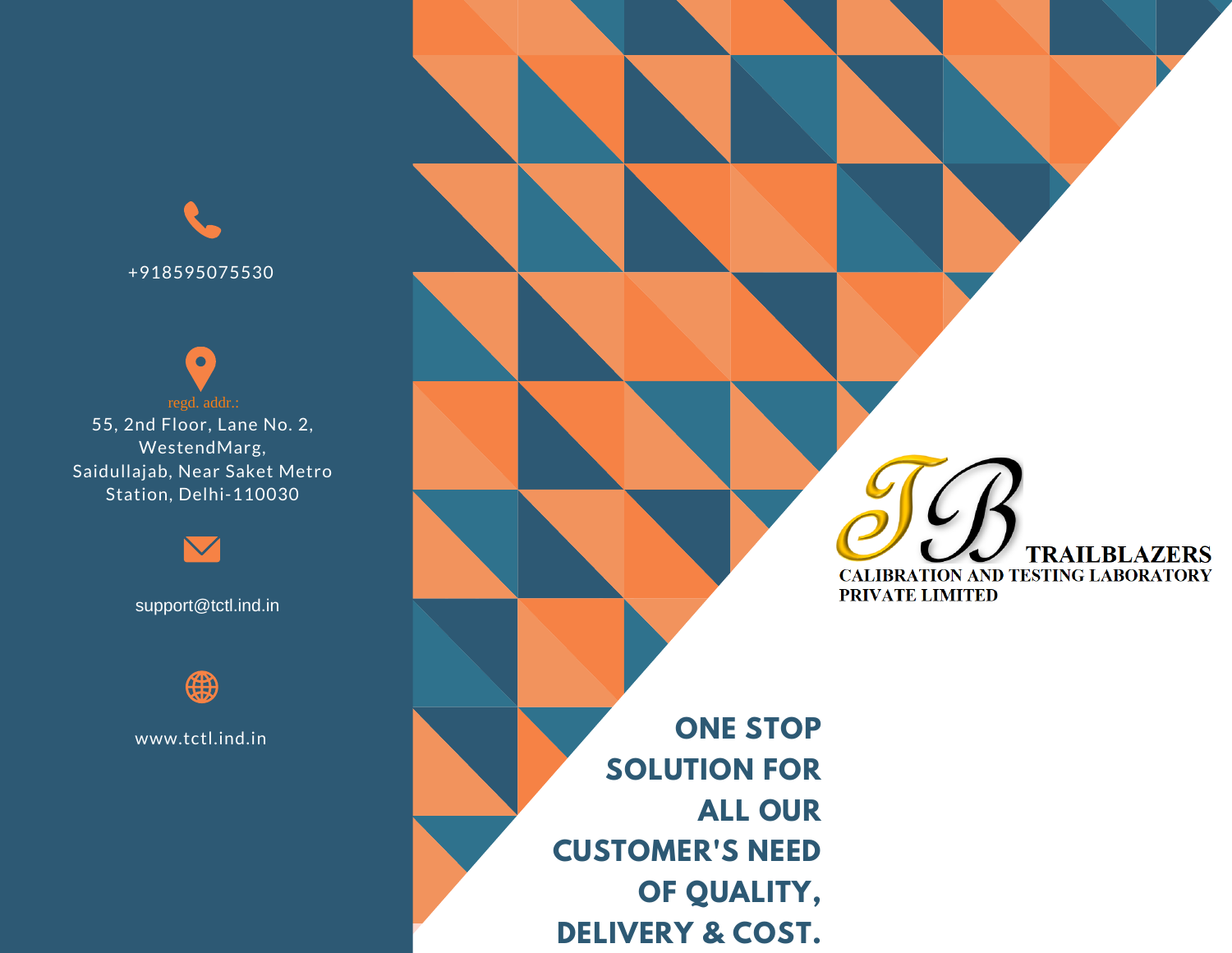

**WE ARE SERVICE PROVIDER WITH CLIENTS IN THE MANUFACTURING, CONSTRUCTION, HEALTHCARE, EDUCATION, AERO/TRANSPORTATION AND ENERGY SECTORS.**

# **SERVICES**

# **ABOUT US**

- **Calibration**
- **Mapping**
- **Validation**
- **Testing**
- **Repair**
- **Servicing**
- **Consulting**

independent organization<br>established in 2018 established in 2018. **Legally responsible independent organization established in 2018.** 

**The organization incorporated has established a quality management system.**

**Our aim is to be the preferred managerial and technical vendor by choice of our valued customers. We aim to satisfy our customer's requirements by excelling in the delivery of quality of service & professional approach.**

preferred **our customers localized** support and services when **We have the capability to offer and wherever required, by continuing to expand our laboratory network, we provide support for the growing needs of our customers.**

## **COMPETENCY**

- **Traceability of measurements and calibrations to national/International standards.**
- **Fully-fledged, well qualified, experienced and trained personnel to carry out both and resources. functions with needed authorities**
- **with National/ International Our procedures are in accordance**
	- **Standards. Highly accurate master instruments.**
- **calibration data. • Ouality assurance of test and**
- **Validity and appropriateness of test methods.**
- **Appropriate handling and transportation of items.**
- **and sampling. Quality of testing environment**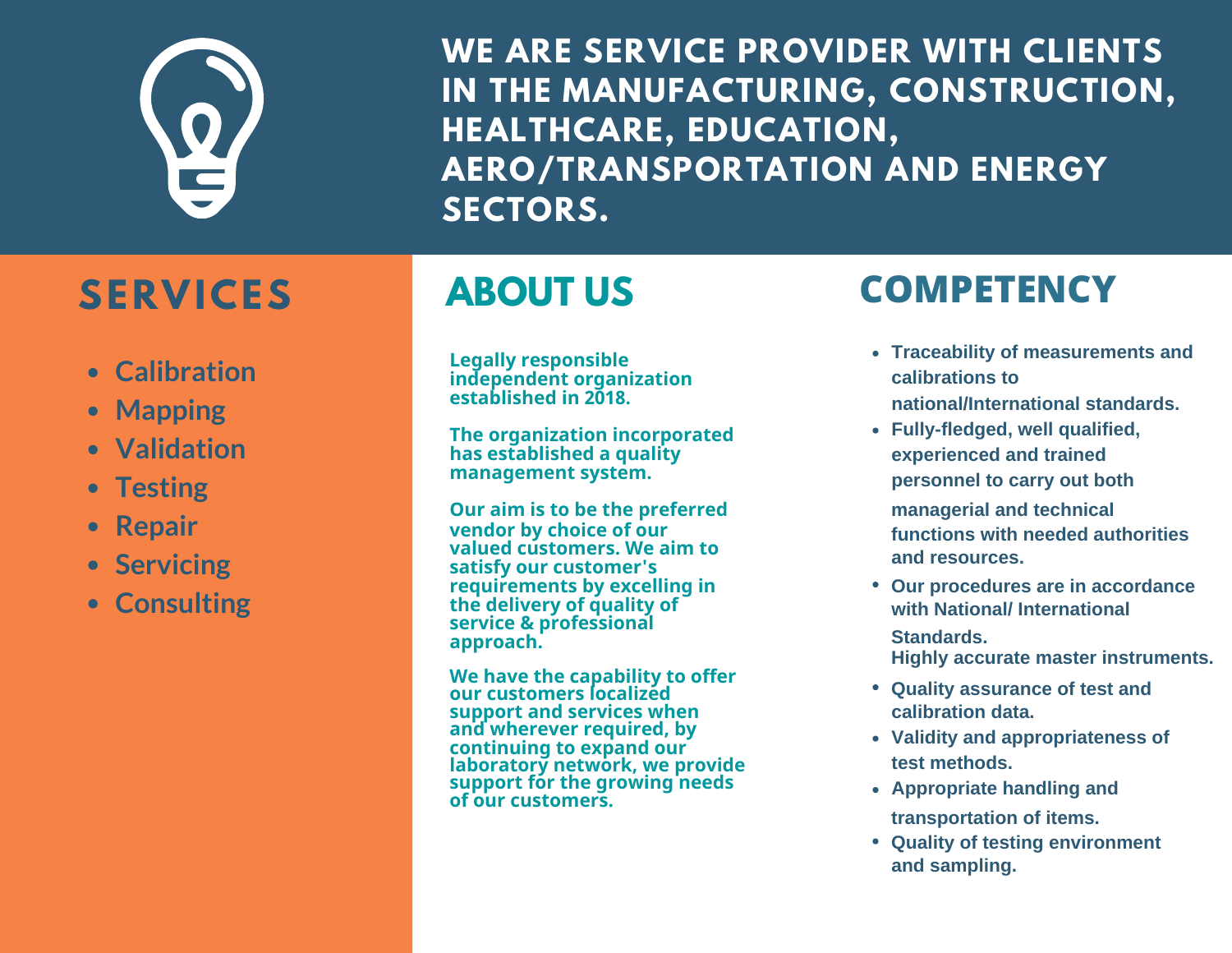## **TEMPERATURE & RH MAPPING**

**Cold Room, Clean Room, Production Areas, Storage Areas, Warehouses Stability Chambers, Cold Chambers, Temperature & Humidity Chamber, Walkin Chamber, Cooling Cabinet De-progenation Ovens, Lab Ovens, Hot Air Oven, Vacuum Oven, HPLC/GC Column Oven Refrigerator, Cooler,** Freezer **Transportation Vehicle Muffle Furnace, Incubator, Heating Block, Water Bath, Dryer STERILIZER VALIDATION**

**Double Door Autoclave Verticle Autoclave HPHV Steam Sterilizer Autoclave Hot Water Spray Sterilizer Lyopilizer Depyrogenation Tunnel Vessel Process Reactor Dry Heat Sterilizer**

## **CALIBRATION**

### **Electrotechnical**

- Ammeters
- Clamp On Meters
- Digital Multimeters
- Ohmmeters
- Voltmeters
- Wattmeters
- Energymeters
- Frequencymeters
- Counters
- Decade Boxes
- **Function Generators**
- Impedance Meters
- Oscilloscopes
- Power Supplies
- Recorders/Dataloggers
- Signal Generators
- Stopwatches and Timers
- Simulators / Calibrators
- Temperature Controllers/Indicators **Dimensional**
- Calipers
- Tools
- Micrometers
- Gauges

## **Mass & Volume**

- Scales and Balances
- Weight
- Volumetric Glasswares
- Burettes / Pipettes
- Measuring Jar / Cylinder / Flask / Beaker / Vessel / Tanks / Tanker

### **Acceleration and Speed**

- RPM Indicator/
- Tachometer.
- Centrifuge
- Stroboscope
- Accelerometers

### **Acoustics**

- Sound Level Meter
- Noise Meter
- Audiometers

## **Density and Viscosity**

- Viscometer
- **Densitometers**
- Flow/Ford Cup
- Hydrometers
- Density of Liquids
- Density of Solids
- Density of Gases

## **Force & Hardness**

- Durometers
- Hardness Testing Machine
- Impact Testing Machine
- Compression Testing Machines
- Force Gauge
- Load Cells
- Proving Ring
- Tensile Testing Machines
- Universal Testing Machines
- Push Pull Gauge

### **Flow**

- Gas Flowmeter
- Fluid Flowmeter
- Anemometer
- Air Velocity Meter